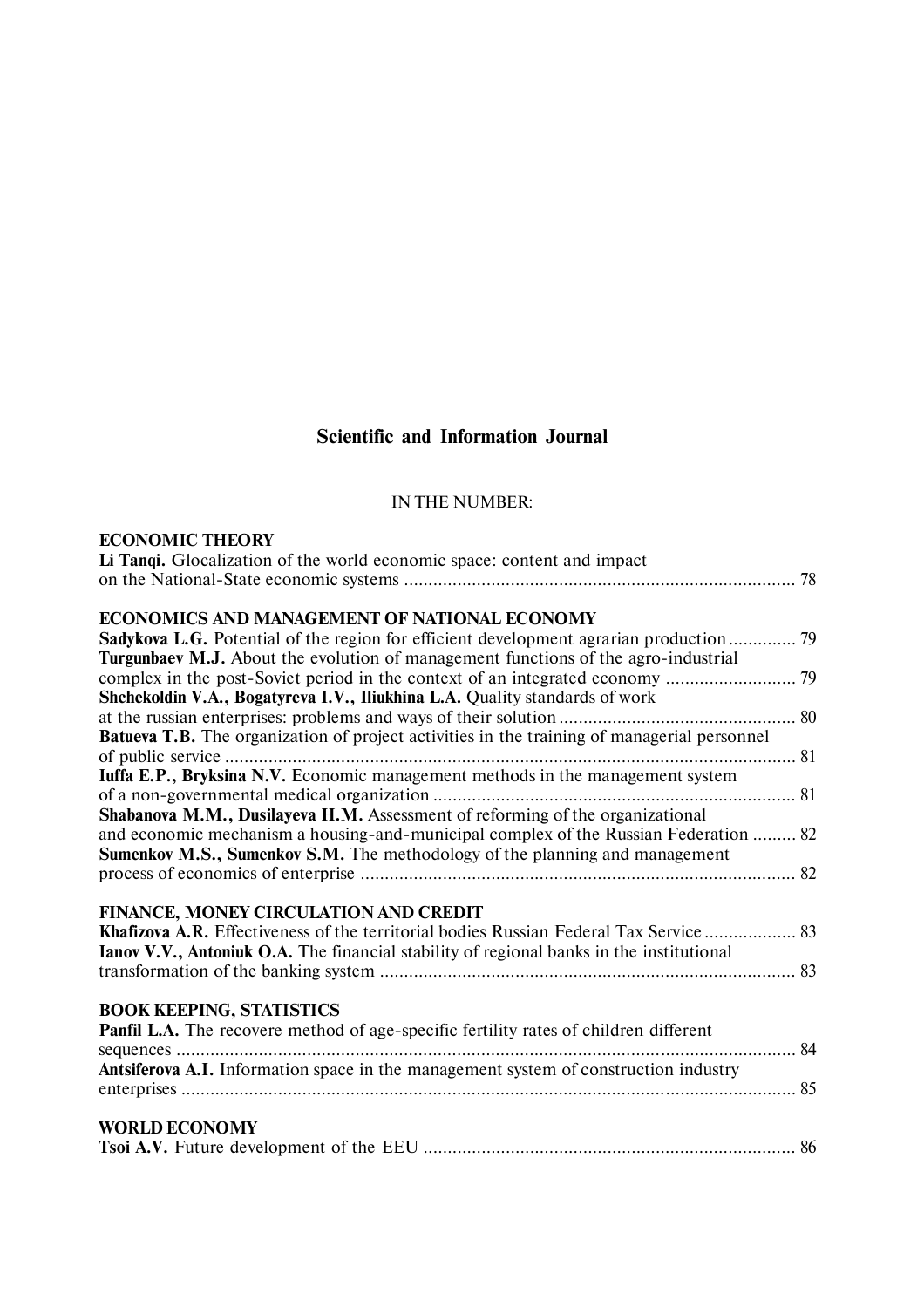## **ECONOMIC THEORY**

#### **GLOCALIZATION OF THE WORLD ECONOMIC SPACE: CONTENT AND IMPACT ON THE NATIONAL-STATE ECONOMIC SYSTEMS**

© 2017 Li Tanqi Moscow State University of Education 88, Vernadski prospect, Moscow, 119571, Russia E-mail: Chairt.etm@bk.ru

The article is devoted to approaches to disclosing the content of glocalization as a relatively new phenomenon in the modern economic area. The author has considered the role of globalization s in the functioning of the National-State economic systems on the context of considering the consequences of the glocal changes.

*Key words:* glocalization, globalization, the glocal changes, а global economy, еру regional economic associations, consequences of globalization.

#### *References*

1. Platonova E.D. (2015) Economic model of the future of Russia: the theoretical and methodological vector of development. *Internet-journal "Naukovedenie"*, vol. 7, 4.

2. Utkin A.I. (2002) *Globalization: the process and comprehension*. Moscow, 364 p.

3. Nikitin V.V. (2010) Globalization: the problems of definition and content essence. Historiographical aspect. *Science of Udmurtia*, 5 (43), pp. 111-120.

4. Platonova E.D. et al. (2016) The patterns of globalization of the economy: glocalization or regional integration? In: *Spatial Economics: Problems of Regional Economic Associations*: Proceedings of the XIV International Scientific Conference. June 20-21, Moscow, Russia. Moscow, pp. 86-90.

5. Robertson R. (1992) *Globalization: Social Theory and Global Culture (Theory, Culture & Society Series)*. The Cromwell Press Ltd., Broughton Gifford, Melksham, Wiltshire, 211 p.

6. Sun Y., Platonova E.D. (2017) Experience in the formation of integration institutions and its importance for the development of new megaregions in the global economic space. *Economic Sciences,* 5 (150), pp. 7-10.

7. Avdokushin E.F. (2010) Globalization as an objective process and corporate strategy. *Issues of the New Economy*, 2, pp. 4-17.

8. Globalization as a stage of development of the world community: materials of the international scientific and practical conference on September 25-26. 2011. Penza ; Surgut ; Baku, 2011, p. 38. 9. Beck W. (20017) *What is globalization?* Moscow, p. 41.

10. European Innovation Scoreboard 2017. Available from: http://europa.eu.

11. Platonova E.D. (2016) The Role of Development Institutions in Creating the Innovative Sector of the Economy In: Problems of the Modern Economy: a Collection of Materials of the XXX International Scientific and Practical Conference.Novosibirsk, pp. 66-75.

*Received for publication on 06.08.2017*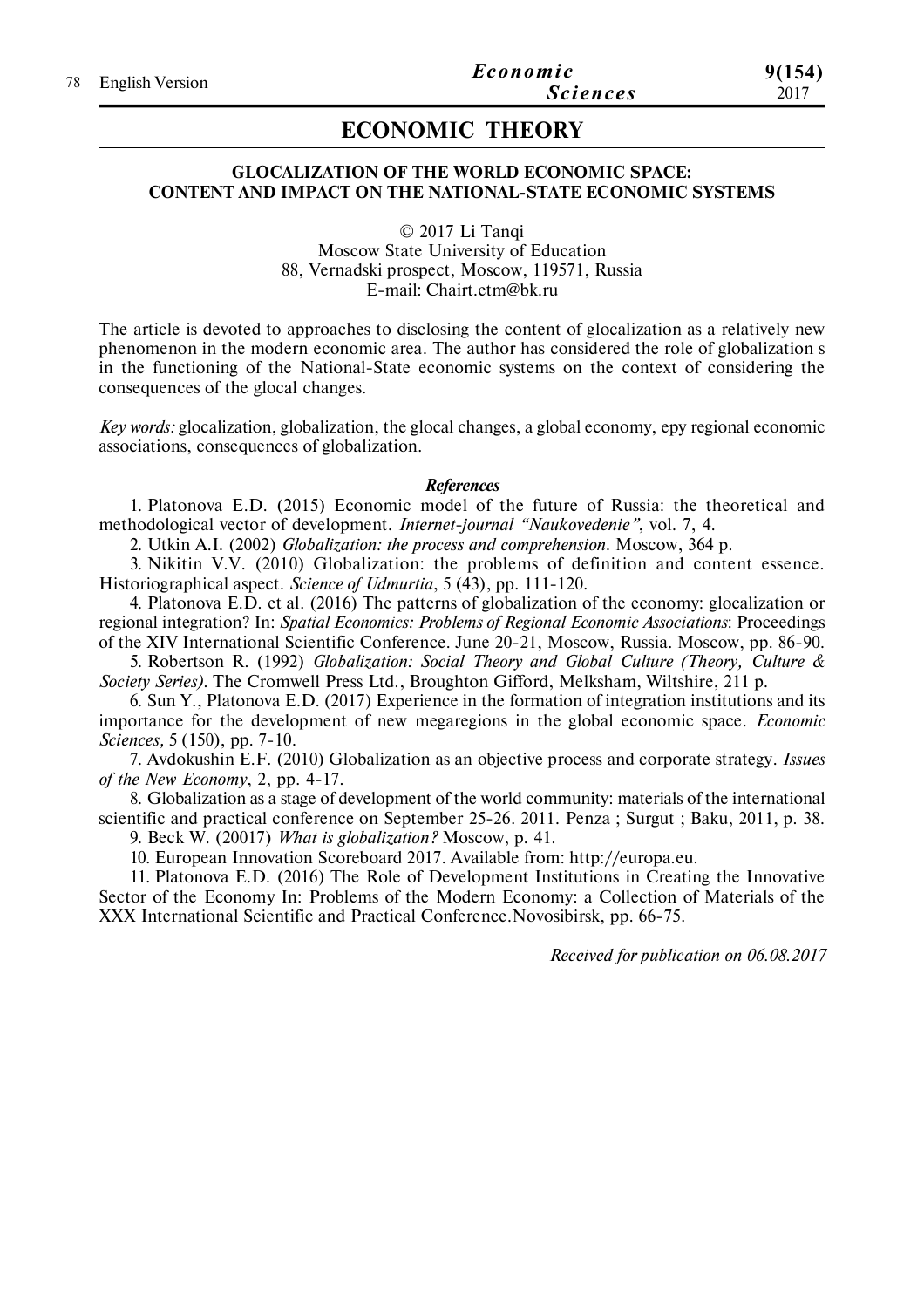| <b>English Version</b> | Economic        | 9(154)<br>70 |
|------------------------|-----------------|--------------|
|                        | <b>Sciences</b> | 2017         |

## **ECONOMICS AND MANAGEMENT OF NATIONAL ECONOMY**

#### **POTENTIAL OF THE REGION FOR EFFICIENT DEVELOPMENT AGRARIAN PRODUCTION**

© 2017 Sadykova Lilia Gaisaevna PhD in Economics, Associate Professor of the Accounting and Аudit Department Sterlitamakski Branch of the Bashkir State University 47a, Lenin prospect, Sterlitamak, Republic of Bashkortostan, 453103, Russia E-mail: LilSadyk@yandex.ru

For decision of the problems импортозамещения in agricultures necessary study potential of the region for his(its) efficient development. In article are considered potential of the region and directions of the development агропромышленного complex on example of the Republic Bashkortostan. The Organized analysis of state support of the agrarian sector of the economy. The Revealled problems and is offered way of increasing to efficiency agricultural production in modern condition.

*Key words:* agriculture, state support, agricultural product, peasant (farming) facilities, the personal subsidiary facilities.

*Received for publication on 05.08.2017*

#### **ABOUT THE EVOLUTION OF MANAGEMENT FUNCTIONS OF THE AGRO-INDUSTRIAL COMPLEX IN THE POST-SOVIET PERIOD IN THE CONTEXT OF AN INTEGRATED ECONOMY**

© 2017 Turgunbaev Melis Jusupjanovich PhD in Economics International University in Jalal-Abad 30, Jenijok str., micro district Sputnik, Jalal-Abad, 72100, Kyrgyz Republic E-mail: turgunbaev56@mail.ru

The present study is aimed at studying the main problems of the formation and development of the management system in the agro-industrial complex in modern conditions. To identify the main directions and trends in the development of modern management of the agroindustrial complex. Tasks - to determine the approaches to justification and choice to a marketbased management method that provides freedom to producer and consumer, pricing, demand and supply formation and greater responsibility for ensuring economic efficiency and social development. The methods of managing the creation of material and spiritual goods, the activities of the state in ensuring justice, protecting people on their development path and in their livelihoods are considered. In the agro-industrial complex, the current management trend can be divided into two groups: one of them relates to the trend taking place in the government, the essence of which is to regulate the development of the agro-industrial complex by the state, the second group is associated with tendencies of management in the agro-industrial complex itself.

*Key words:* efficiency, market management method, state regulation of the economy, credit policy, agro-industrial complex, agrarian policy, corporate governance.

#### *References*

1. Adukova A.N. et al. (2013) *Management of agriculture in Russia under the WTO: possibilities to regulate budgetary support*. Мoscow, p. 200.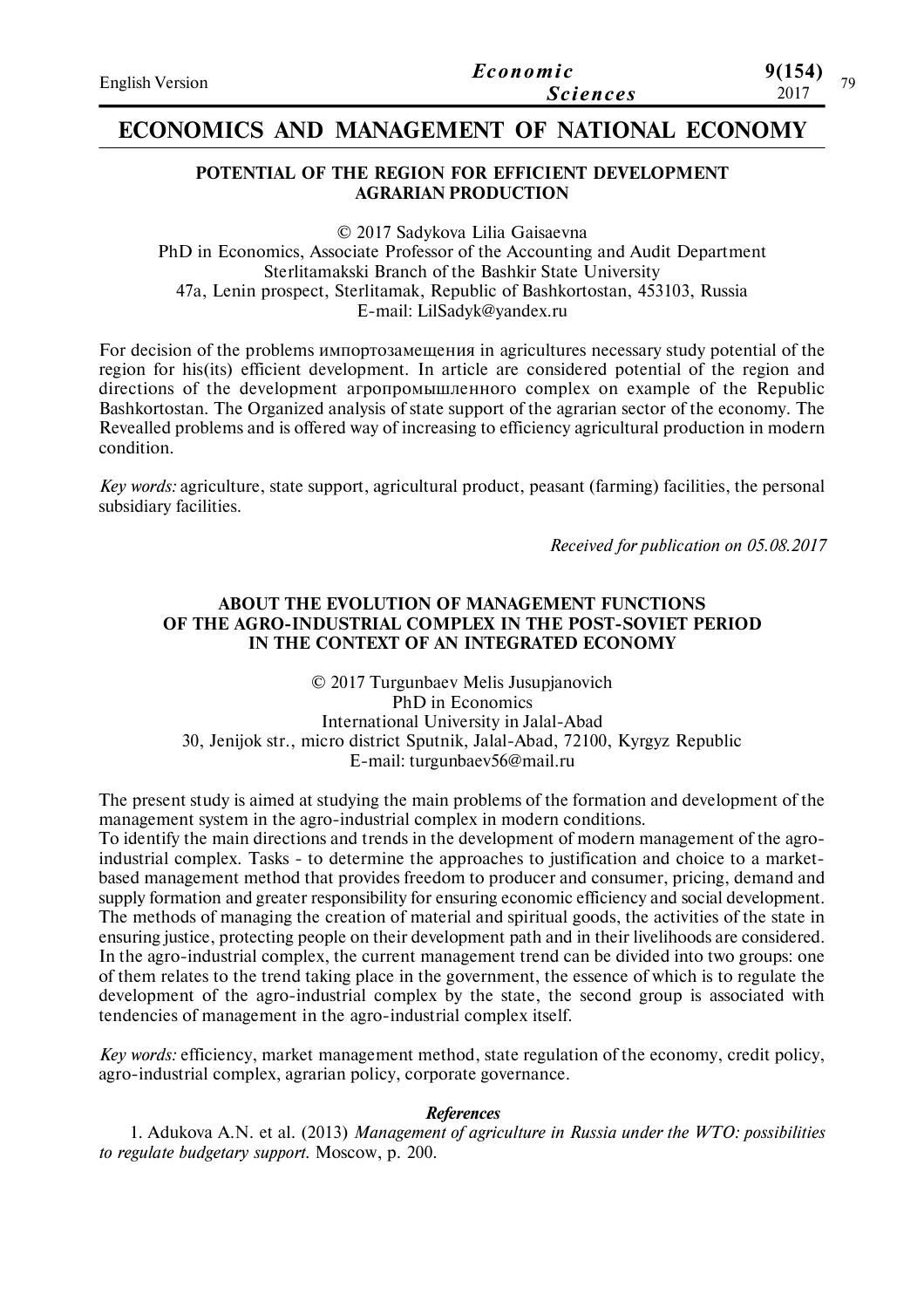|  | 80 English Version | Economic        | 9(154) |
|--|--------------------|-----------------|--------|
|  |                    | <b>Sciences</b> | 2017   |

2. Bataeva B.S. (2016) Prospects for employees to participate in corporate governance and the capital of Russian corporations. *Economic systems*, 4, p. 70.

3. Kozlov M.P., Ianina T.F. (2016) Analytical model of agricultural production cooperative in the food security system. *Economics labor, management in agriculture*, December (4 (29)), p. 57-58.

4. Kormakhov L.F. (2016) On the methodology of economic justification and evaluation of effectiveness, agricultural technique technology projects. *Agro-Food Policy of Russia*, 2 (50), p. 7-10.

5. Medrin A.S., Kudriyashov V.I., Kozlov M.P. *To develop directions and the organizationaleconomic mechanism of interaction peasant (farm) farms with agricultural organizations*. Report on SSW from 01.01.2010 № 25 / Russian Academy of Agricultural Sciences.

6. Starchenko V.M. (2016) *Models of effective agricultural cooperatives: methodology and technique of development*. Economics, Labor, Management in agriculture, June (2 (27)), p. 29-30.

7. Sushentzova S.S. (2016) Production cooperation of peasant (farm) farms: modern realities, organizational and economic mechanisms. *Economics of agricultural and processing enterprises,* 12, p. 36-37.

8. Turgunbaev J.T. (2011) *Status and prospects of postal communication development in the Kyrgyz Republic*. Bishkek, p. 74-76.

*Received for publication on 01.08.2017*

#### **QUALITY STANDARDS OF WORK AT THE RUSSIAN ENTERPRISES: PROBLEMS AND WAYS OF THEIR SOLUTION**

© 2017 Shchekoldin Vadim Akindinovich PhD in Economics, Professor © 2017 Bogatyreva Irina Viacheslavovna PhD in Economics, Associate Professor © 2017 Iliukhina Larisa Alekseevna PhD in Economics, Associate Professor Samara State University of Economics 141, Sovetskoi Armii str., Samara, 443090, Russia E-mail: scorpiony70@mail.ru

The article deals with the analysis of the quality norms of labor costs; presented is a block diagram of the analysis of tensions existing regulations; comparative analysis of the structure of wages of employees; provides basic directions for improvement of state regulation of labor in Russia

*Key words:* labor regulation, labor standards, intensity standards, the quality of existing regulations, the coefficient of performance of norms, the degree of validity of norms, wages.

#### *References*

1. The labour code of the Russian Federation (2009) : Feder. the law No. 197-FZ of 30 December. 2001: [adopted by the State. Duma on December 21. 2001.: as of 1 February. 2009]. Moscow, st. 159.

2. Kichigin A.V. (2014) Problems of work measurement in enterprises. *Modern problems of science and education*, 5.

3. Bogatyreva I.V. (2016) Problems of labor regulation in Russia. In: *Science of the XXI century: current trends of development : collection of scientific works. article IV mezhdunar. highest level.. scientific.-pract. Conf. internat. 85th anniversary of Samara State Economic University*, 30 Sept. 2016 / [redkol.: G. R. Khasaev, S. I. ashmarina (resp. ed.) and others]. Vol. 2: 2 PM. Part 1. Samara, pp. 159-162.

4. The labour code of the Russian Federation (2009) : Feder. the law No. 197-FZ of 30 December. 2001: [adopted by the State. Duma on December 21. 2001.: as of 1 February. 2009]. Moscow, st. 129.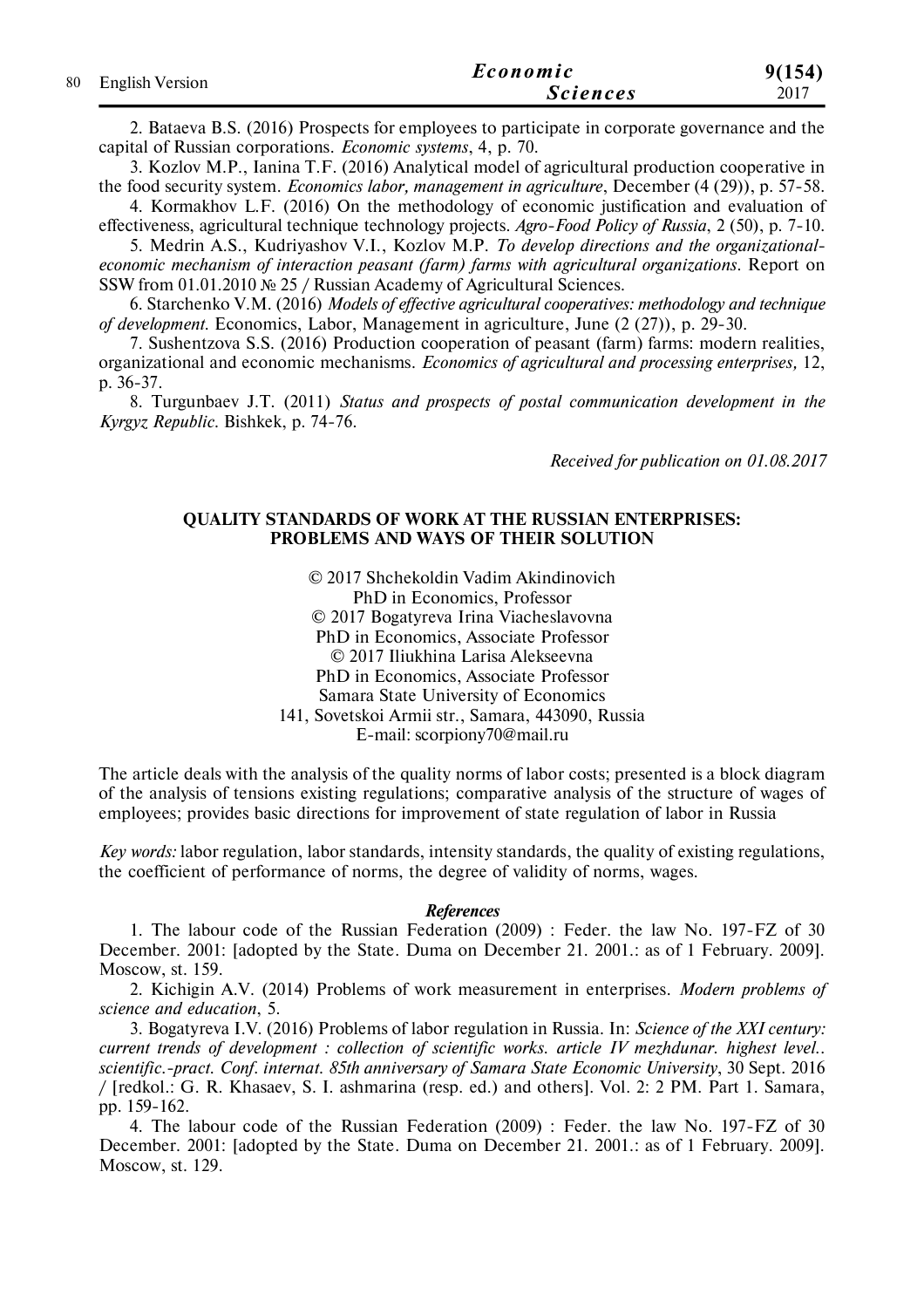| <b>English Version</b> | Economic        | 9(154) |
|------------------------|-----------------|--------|
|                        | <i>Sciences</i> | 2017   |

5. Vaisburd V.A. et al. (2016) Productivity of labour and salaries in russia: problems and solutions. *International Journal of Economics and Financial Issues*, vol. 6, 5, pp. 157-165.

6. Semenova E.G., Shchekoldin V.A. (2016) *Mathematical and statistical analysis of state regulation of labor in the enterprise.* Problems of improving the organization of production and management of industrial enterprises: interuniversity collection. Vol. 1, resp. N. Chechin, S.A. Eroshevski. Samara, pp. 119-124.

7. Shchekoldin V.A. (2009) *Labor Regulation* : Textbook. a manual. Ed. 2. Samara, 180 p.

*Received for publication on 03.08.2017*

#### **THE ORGANIZATION OF PROJECT ACTIVITIES IN THE TRAINING OF MANAGERIAL PERSONNEL OF PUBLIC SERVICE**

© 2017 Batueva Tatiana Budaevna

PhD in Economics, Head of the Centre for special programms and projects Graduate School of Public Administration of The Russian Presidential Academy of National Economy and Public Administration (RANEPA) 82, Vernadski prospect, Moscow, 119571, Russia Е-mail: batueva@ranepa.ru

The article discusses the new principles of professional development of managerial staff in the civil service. The focus is on the implementation of project approach as a way of achieving learning objectives through detailed development problems to achieve practical results.

*Key words:* public administration, administrative staff, civil servants, project activities, professional development.

*Received for publication on 04.08.2017*

#### **ECONOMIC MANAGEMENT METHODS IN THE MANAGEMENT SYSTEM OF A NON-GOVERNMENTAL MEDICAL ORGANIZATION**

© 2017 Iuffa Elena Petrovna General director of medical clinic "UniMed" 2, str. on March 8, Tiumen, 625000, Russia © 2017 Bryksina Natalia Vladimirovna PhD in Economics, Associate Professor of Social Economy Department Ural State University of Economics 62, 8 March str., Ekaterinburg, 620144, Russia E-mail: unicenter@uni-center.com, nbryksina@mail.ru

The article is devoted to the analysis of the role of economic management methods in the activity of a non-state versatile medical organization. Based on the analysis of the financial and economic parameters that characterize the results of the clinic's activities after the implementation of the marketing strategy, the economic feasibility of applying economic management methods in the activities of a non-governmental medical organization has been proved.

*Key words:* economic management methods, non-governmental medical organization, health economics, economic efficiency, organization management.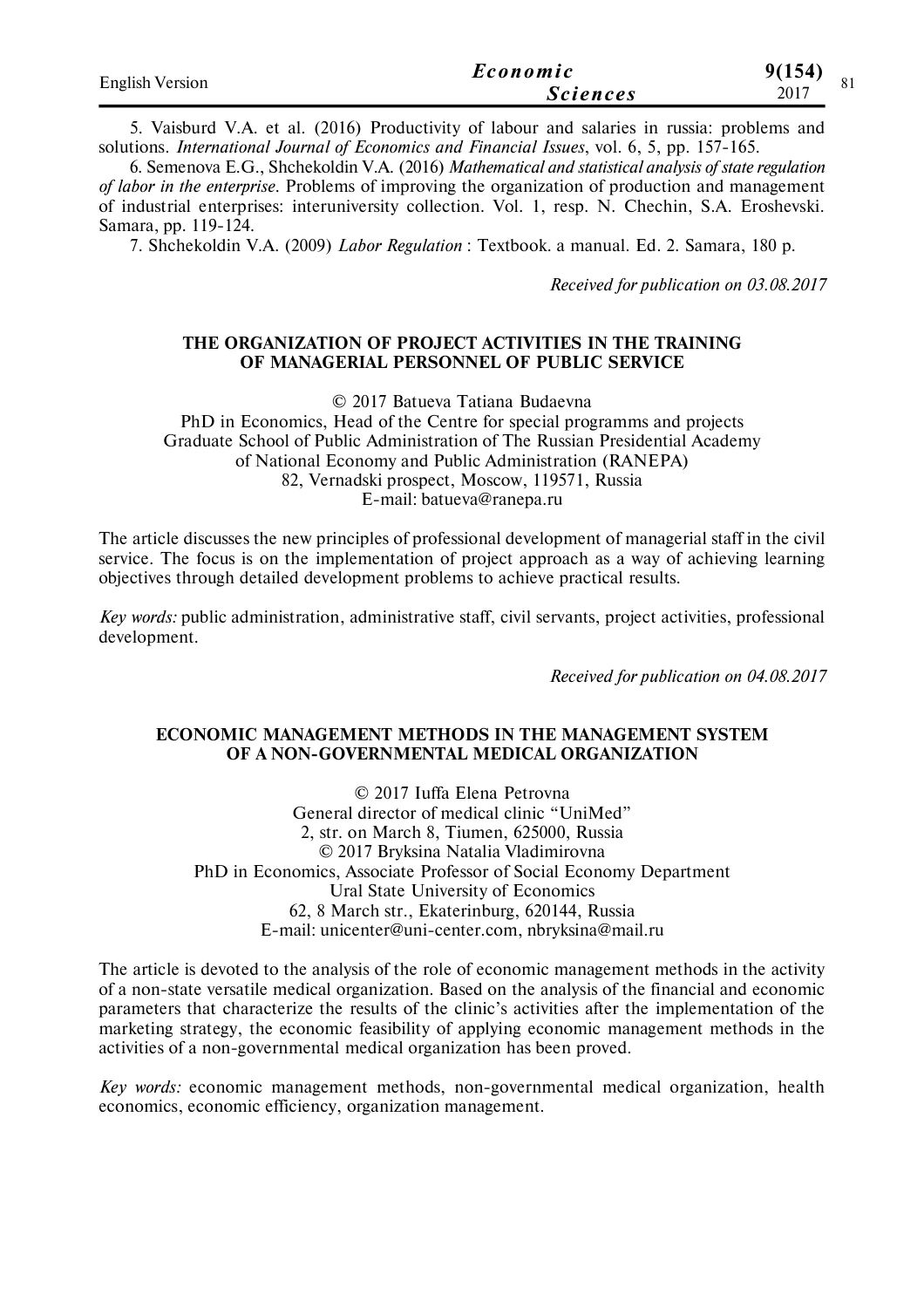|  | 82 English Version | Economic        | 9(154) |
|--|--------------------|-----------------|--------|
|  |                    | <i>Sciences</i> | 2017   |

#### *References*

1. Uiba V.V. et al. (2012) Economic management methods in health care: monograph. Novosibirsk, p. 7.

2. Zakirova S.A. (2000) Marketing v zdravookhranenii. *Zdravookhraneniye RF.* 4. pp. 26-30/

3. Yuffa E.P., Kuzmin Yu.F., Elfimov P.V. (2017) Bizness-planirovaniye v upravlenii negosydarstvennoy meditsinskoy organizatsiey. In: *Meditsina: vyzovy segodnyashnego dnya:* materialy IVmezhdunarodnoy nauchnoy konferentsii (Moskva, noyabr 2017). Moscow. pp. 84-89.

*Received for publication on 07.08.2017*

#### **ASSESSMENT OF REFORMING OF THE ORGANIZATIONAL AND ECONOMIC MECHANISM A HOUSING-AND-MUNICIPAL COMPLEX OF THE RUSSIAN FEDERATION**

© 2017 Shabanova Madina Mukhidinovna Professor of Public and Municipal Administration Department © 2017 Dusilaieva Hazhibati Magomedovna Dagestan State Technical University 70, Imam Shamil prospect, Makhachkala, Republic of Dagestan, 367015, Russia E-mail: dstu@dstu.ru

In the context of the housing and communal reform in Russia, the issues of organization and functioning of the housing and communal services are most relevant. The subject of the study is the housing and communal sphere of the economy and its transformation under conditions of reform.

*Key words:* housing and communal complex, housing and communal services reform, housing and communal services.

*Received for publication on 06.08.2017*

#### **THE METHODOLOGY OF THE PLANNING AND MANAGEMENT PROCESS OF ECONOMICS OF ENTERPRISE**

© 2017 Sumenkov Mihail Sergeevich Doctor of Economics, Professor © 2017 Sumenkov Sergey Mihailovich PhD in Economics, Associate Professor Ural State Law University 21, Komsomolskaia str., Ekaterinburg, 620137, Russia © 2017 Novikova Natalia Iurievna Ural State Economic University 62, 8 Marta str., Ekaterinburg, 620144, Russia E-mail: ssm0001@yandex.ru, novikova\_ny@mail.ru

The article is devoted to methodological aspects of planning and management process in the course of controlling the economics of the enterprise manufacturing finished products including partially financially-independent organizations dealing with purchase, processing and delivery of finished products to the selling point. The choice of the direction of hierarchy is substantially grounded, the description of the main subsystems of management is provided according to the interconnection between the subsystems both in vertical and horizontal directions. The economic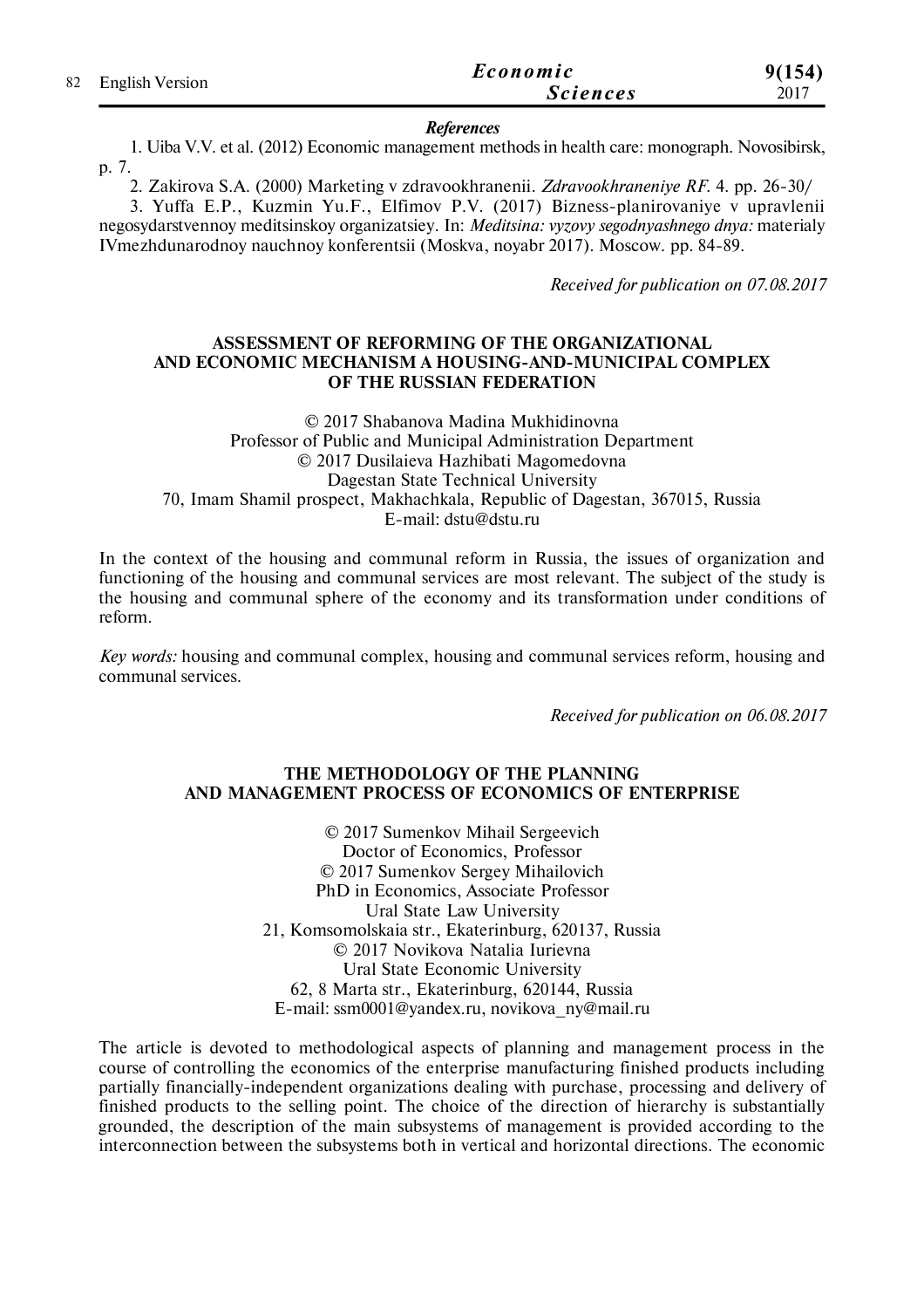| <b>English Version</b> | Economic        | 9(154)<br>$\Omega$ |
|------------------------|-----------------|--------------------|
|                        | <i>Sciences</i> | رە<br>2017         |

and mathematical model of optimization of the economic plan of the enterprise is introduced taking into consideration the dual aspect of the problem, and the content of the economic and mathematical analysis is also described.

*Key words:* modelling, economic and mathematical model, dual model, hierarchy, management, planning.

*Received for publication on 06.08.2017*

# **FINANCE, MONEY CIRCULATION AND CREDIT**

#### **EFFECTIVENESS OF THE TERRITORIAL BODIES RUSSIAN FEDERAL TAX SERVICE**

© 2017 Khafizova Aigul' Rustemovna Kazan (Volga region) Federal University 18, Kremlin str., Kazan, Republic of Tatarstan, 420008, Russia E-mail: hafiwka@mail.ru

The article is devoted to the analysis of the number of taxpayers who are registered with the tax authorities of Russia. In particular, a comparative analysis is carried out on the number of taxpayers who are registered with the tax authorities and the amounts of administered revenues in the Volga and North Caucasus Federal Districts. It is concluded that the tax authorities have different levels of workload. In this article we carry out a comparative analysis of the number of taxpayers who are registered with the territorial bodies of the Federal Tax Service. On the example of the two federal districts, a comparative analysis of the number of taxpayers who are registered with the territorial bodies of the Federal Tax Service and the amounts of administered revenues in two federal districts is carried out.

*Key words:* tax authorities, taxpayers, registration, administration, congestion, workload.

#### *References*

1. Federal Tax Service : Reporting of the Federal Tax Service. - The official site of the Federal Tax Service, 2017. Available from: http://www.nalog.ru.

*Received for publication on 01.08.2017*

#### **THE FINANCIAL STABILITY OF REGIONAL BANKS IN THE INSTITUTIONAL TRANSFORMATION OF THE BANKING SYSTEM**

© 2017 Ianov Vitali Valerievich Doctor of Economics, Professor © 2017 Antoniuk Olesia Anatolievna Volga Region State University of Service 4, Gagarina str., Tolyatti, Samara region, 445677, Russia E-mail: kaf\_fin@tolgas.ru

Justified: the regional banking system - the basic substance of the financial system of the region, development of which depends largely on the result-ing activities and financial stability of commercial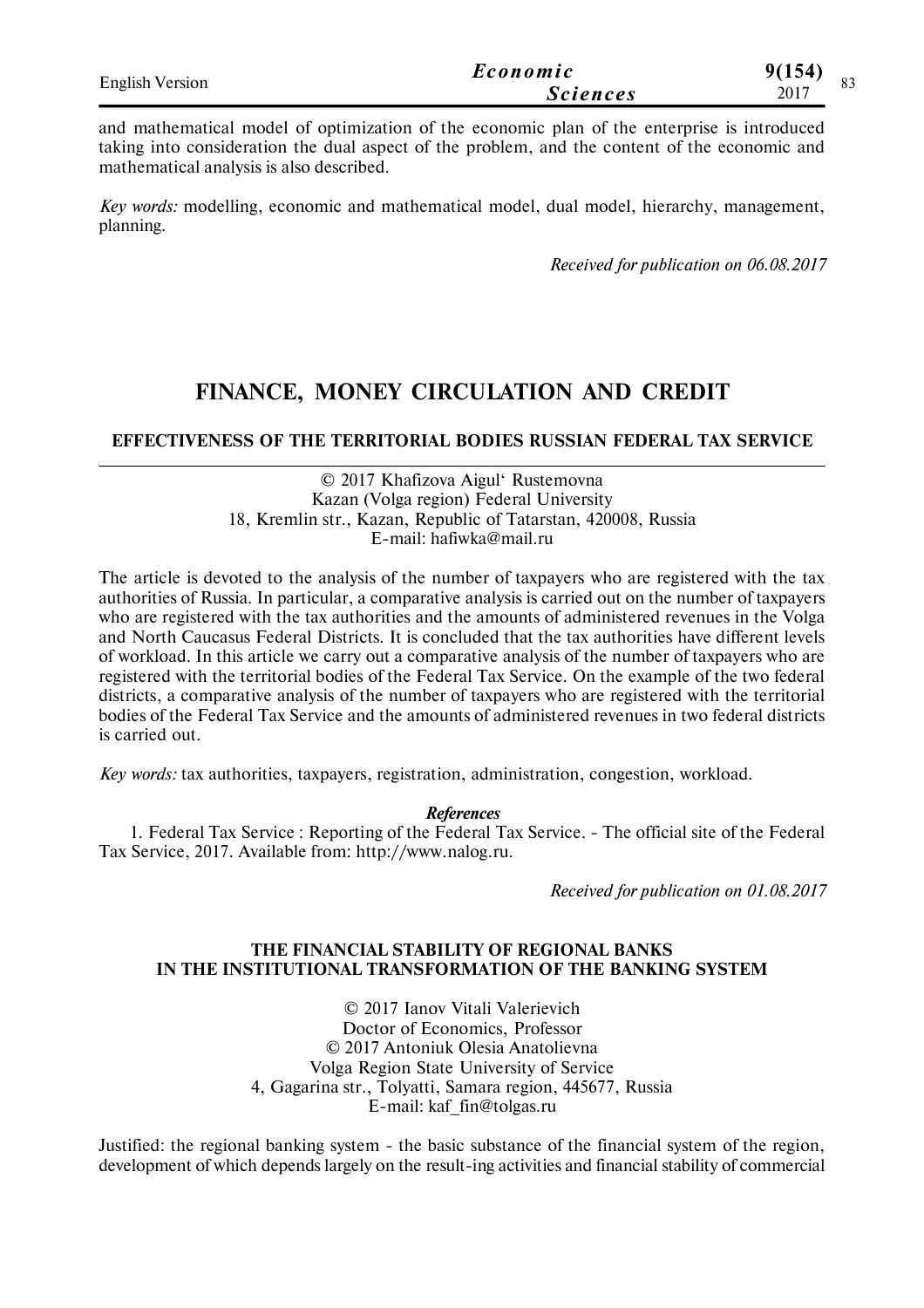|                    | Economic        | 9(154) |
|--------------------|-----------------|--------|
| 84 English Version | <i>Sciences</i> | 2017   |

banks. CEC-personal changes in the economy create a need for improved approaches to the analysis and evaluation of the activities of financial institutions in order to create a normal environment for their functioning in the region-tries.

*Key words:* regional banking system, regional banks, financial stability of commercial banks, assets of regional banks, the indicators reflecting the level of financial stability of regional banks.

*Received for publication on 05.08.2017*

### **BOOK KEEPING, STATISTICS**

#### **THE RECOVERE METHOD OF AGE-SPECIFIC FERTILITY RATES OF CHILDREN DIFFERENT SEQUENCES**

© 2017 Panfil Liubov Alexandrovna Plekhanov Russian University of Economics 36, Stremianny lane, Moscow, 117997, Russia E-mail: Lybov5@mail.ru

The paper discusses the main approaches to restore the missing statistical information necessary for the analysis of quantitative characteristics of the object. The main advantages and disadvantages are underlined, and a modified method involving features of data recovery, the age-specific fertility rates for the children's birth sequence is developed.

*Key words:* demography, demographic policy, birth rates, stimulating measure, efficiency.

#### *References*

1. Panfil L.A. (2016) Podhody k otcenke zhizni naseleniia [Approaches to assessment of quality of life]. *Putevoditel predprinimatelia,* 32. pp. 183-199.

2. World population prospects UN. available from: https://esa.un.org/unpd/wpp/Download/ Standard/Population/.

3. Aleshina I.F. (2005) Upravlencheskii uchet dlia upravlentcev [Managerial accounting for managers]. *Sovremennye aspecty ekonomiki,* 3 (80), pp. 78.

4. Tihonirov N.P., Tihomirova T.M., Ushmaev O.S. (2010) *Methods of econometrics and multivariate statistical analysis.* Moscow, 636 p.

5. Karlov I.A., Koshur V.D. (2012) Gibridnyi metod vasstanovlenia propushchennyh dannyh s adaptivnym upravleniem na osnove nechetkoi logiki i neironnyh setei [A hybrid method for the recovery of missing data adaptive control based on fuzzy logic and neural networks]. Vestnik KGPU named after V.P. Astafieva. 4. pp. 222-227.

6. Karlov I.A. (2013) Vosstanovlenie propushchennyh dannyh pri chislennom modelirovanii slozhnyh dinamicheskih sistem [Recovery of missing data for the numerical simulation of complex dynamical systems]. *Naychno-tehnicheskie vedomosti SPbGPU. Informatika. Telekkomunikatcii. Upravlenie,* 6 (186), pp. 137-144.

7. Karlov I.A. (2011) Metody vosstanovleniia propushchennyh znachenii s ispolzovaniem instrumentariia Data mining [Recovery methods of missing values using tools of Data mining]. *Vestnik Sibirskogo gosudarstvennogo aerokosmicheskogo universiteta imeni akademika M.F. Reshetneva.* Krasnoiarsk, 7 (40), pp. 29 - 33.

8 Peremitin T.O., Iashchenko I.G., Luchkova S.V. (2014) Proggramnyi kompleks vosstanovloniia propushchennyh znachenii v mnogonernyh dannyh na osnove metodov nechetkogo modelirovaniia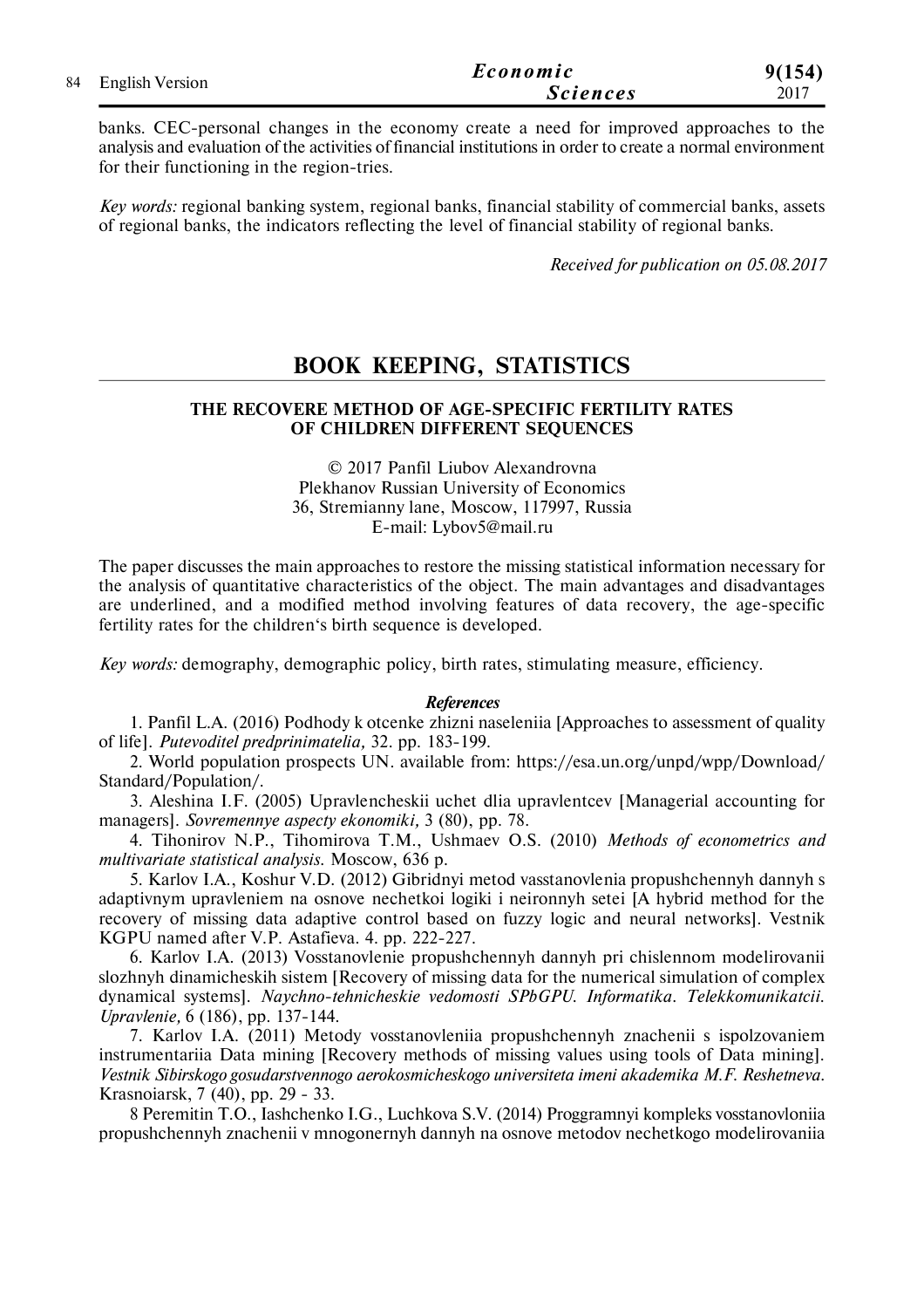| <b>English Version</b> | Economic        | 9(154) |
|------------------------|-----------------|--------|
|                        | <i>Sciences</i> | 2017   |

[Software for the recovery of missing values in multivariate data based on the methods of fuzzy modeling] *Programmnye produkty i sistemy.* 1 (105), pp. 86 - 92.

9. Tcentr demograficheskih issledovanii RESH. available from: http://www.demogr.nes.ru/ index.php/ru/demogr\_indicat/data.

*Received for publication on 02.08.2017*

#### **INFORMATION SPACE IN THE MANAGEMENT SYSTEM OF CONSTRUCTION INDUSTRY ENTERPRISES**

© 2017 Antsiferova Anna Igorevna Lobachevsky Nizhny Novgorod State University 23, Gagarin prospect, Nizhny Novgorod, 603950, Russia E-mail: antsiferovaanna@yandex.ru

The relevance of the study due to the fact that business entities of the construction industry, carrying out economic activities, publish information not only about its activities but also about their property and about their results. Thus they form a specific area of economic space, which can be defined as the information field (space). In the literature information space in the construction industry is currently poorly studied by Russian specialists, which determines the necessity of research conducted in the framework of this article. The object of study is the control system of the construction industry. The subject of the research information space in the management system of construction industry enterprises. Information space construction companies is a complex interactive data sets, therefore there is a need to study the organization and formation of unified information space in the construction, since the area in the industry remains little studied until today. The article deals with the study of information space in the construction industry and identifies its role in the enterprise management system. The features of construction that affect the information space of enterprises.

*Key words:* construction, information space, information, principles of forming of registration of space data array.

#### *References*

1. Andreeva S.V. (2013) The Concept of formation of the accounting system of modern enterprises: the functional aspect. *Vector science TSU,* 1, pp. 87-92.

2. Baeva E.A., Baev A.V. (2012) Components accounting-information space. *Socio-economic Phenomena and Processes*. 10. pp. 16-21.

3. Kudriashov V.V., Markov V.V., Udachina E.B. (2013) Globalization: concept and role in the formation of a unified account of the information space. *Proceedings of MGTU MAMI,* 4 (18), vol. 1, pp. 82-91.

4. Sidorova M.I. (2013) Models integration of different accounting systems into a single information space. *International accounting,* 30. pp. 20-28.

5. Accounting information in the management system (2014). *ASU news,* 2 (82), vol. 2, pp. 324- 328.

*Received for publication on 06.08.2017*